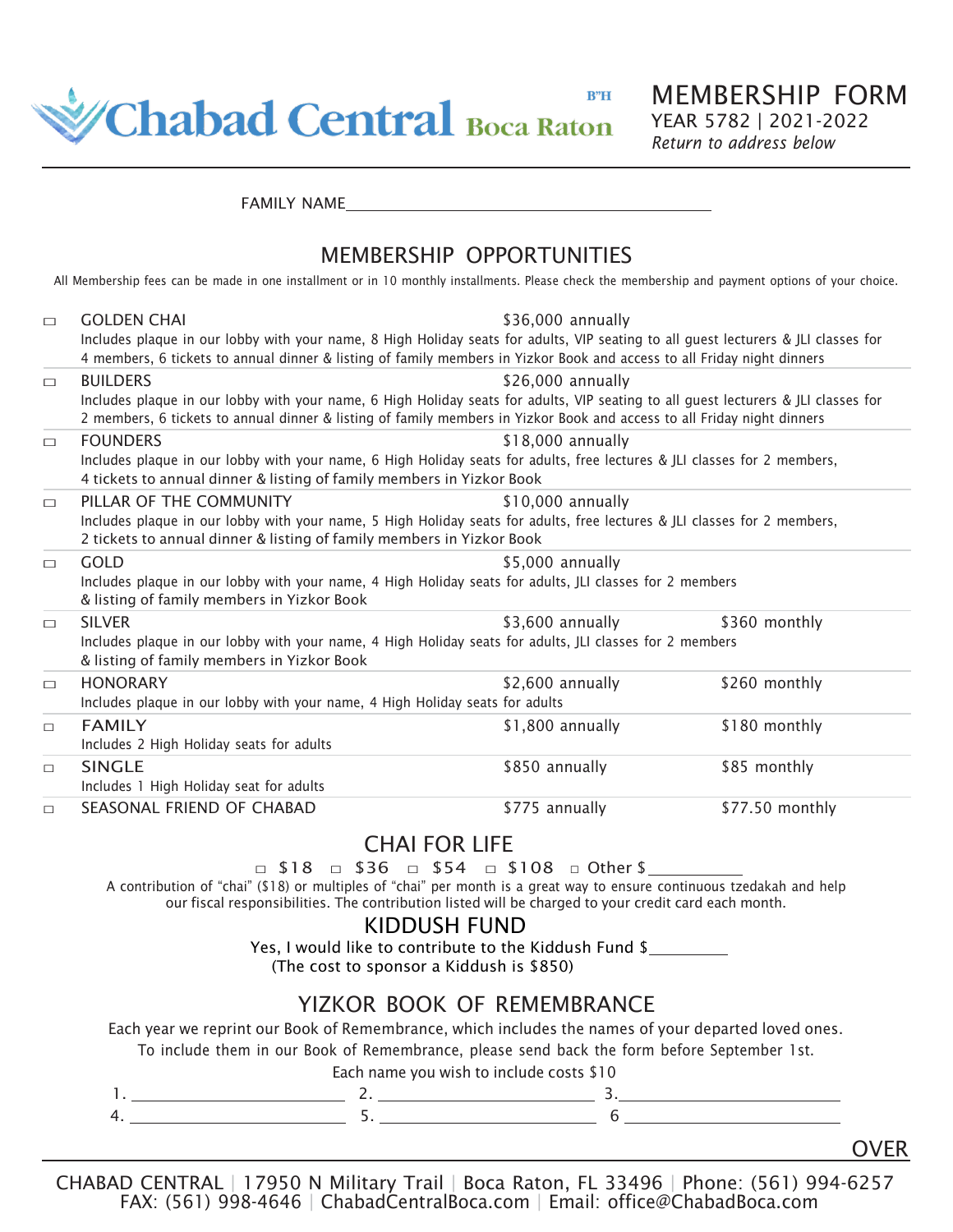

HIGH HOLIDAY SEATS & PAYMENT FOR MEMBERS YEAR 5782 | 2021-2022 *Return to address below*

FAMILY NAME

### HIGH HOLIDAY SEAT RESERVATIONS

*Members will be scheduled first. Reserved seats needed for the High Holidays MUST be reserved in advance.*

#### MEMBERS OWNING PEWS\*:

*Yearly membership MUST be maintained in order to reserve pew seats.*

#men's pews being used

**women's pews being used** 

\*We cannot guarantee that any additional seats will be in the pews

### MEMBERS NEEDING ADDITIONAL SEATS: *(excluding those included with your membership)*

\$75 Men/Women \$36 Children under 13

*Please indicate number of seats needed:*

Men (#) \_\_\_\_\_\_\_\_\_ Women (#) \_\_\_\_\_\_\_

Boys  $(\#)$  Girls  $(\#)$ 

Total number of seats needed

– (minus) Total number of seats included with membership

= Total number of seats to be purchased

### PAYMENT

| <b>MEMBERSHIP</b>          |                                                                                   |     | $\Box$ Pay in full now $\Box$ 10 monthly payments                                                                                                                                                                              |  |  |
|----------------------------|-----------------------------------------------------------------------------------|-----|--------------------------------------------------------------------------------------------------------------------------------------------------------------------------------------------------------------------------------|--|--|
| <b>CHAI FOR LIFE</b>       |                                                                                   | \$  | (Paid monthly)                                                                                                                                                                                                                 |  |  |
| KIDDUSH FUND               |                                                                                   |     |                                                                                                                                                                                                                                |  |  |
| YIZKOR BOOK OF REMEMBRANCE |                                                                                   |     |                                                                                                                                                                                                                                |  |  |
| <b>SEATS</b>               |                                                                                   |     |                                                                                                                                                                                                                                |  |  |
| <b>TOTAL</b>               |                                                                                   | $=$ |                                                                                                                                                                                                                                |  |  |
|                            |                                                                                   |     |                                                                                                                                                                                                                                |  |  |
| $\Box$                     | I have enclosed a check(s)                                                        |     | $\Box$ Please charge my credit card                                                                                                                                                                                            |  |  |
|                            |                                                                                   |     | Exp. Date CVS                                                                                                                                                                                                                  |  |  |
|                            | Billing address if different than on Membership Form: ___________________________ |     |                                                                                                                                                                                                                                |  |  |
|                            |                                                                                   |     | Date and the contract of the contract of the contract of the contract of the contract of the contract of the contract of the contract of the contract of the contract of the contract of the contract of the contract of the c |  |  |
|                            |                                                                                   |     |                                                                                                                                                                                                                                |  |  |

CHABAD CENTRAL | 17950 N Military Trail | Boca Raton, FL 33496 | Phone: (561) 994-6257 FAX: (561) 998-4646 | ChabadCentralBoca.com | Email: [office@ChabadBoca.com](mailto:office@ChabadBoca.com)